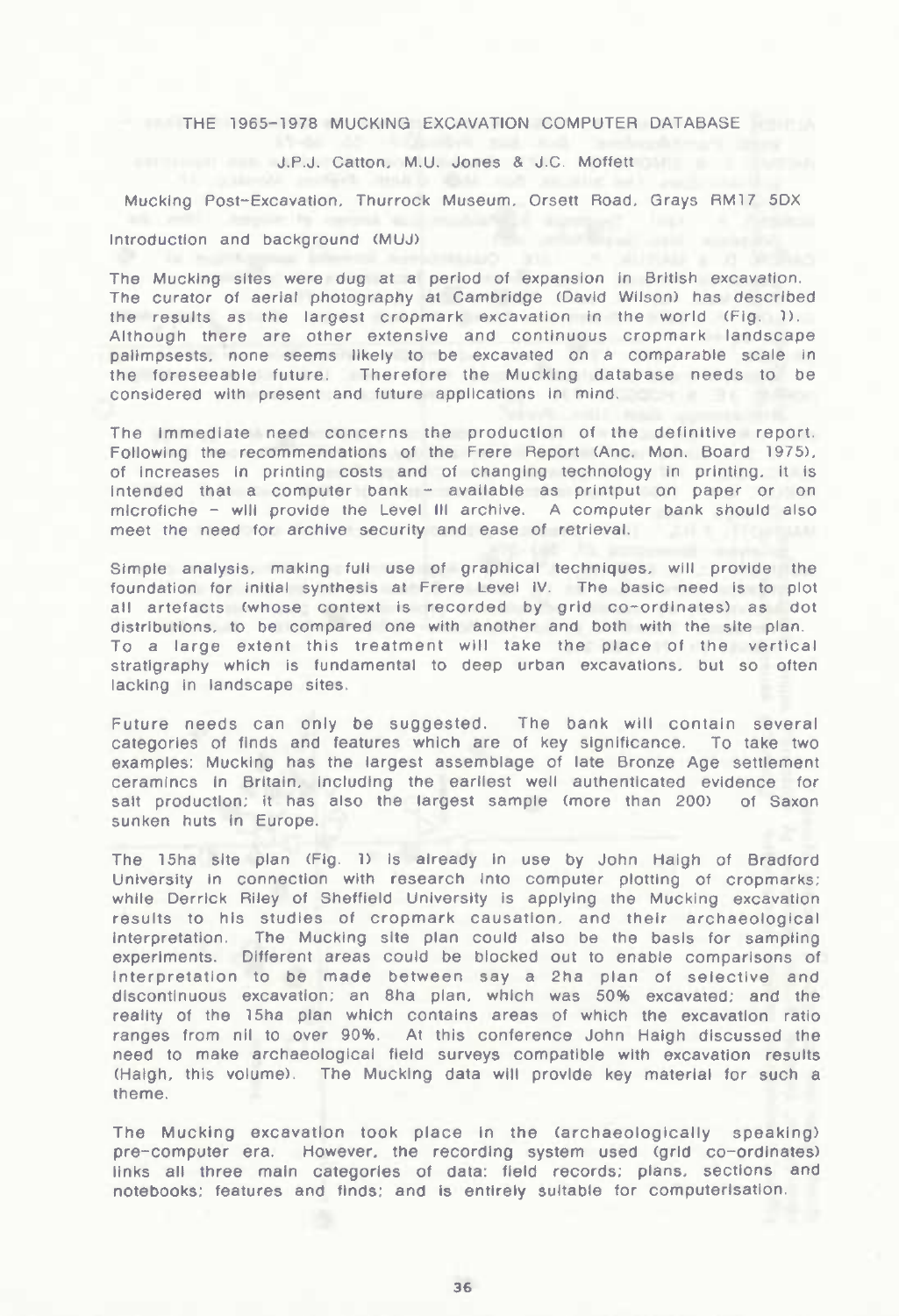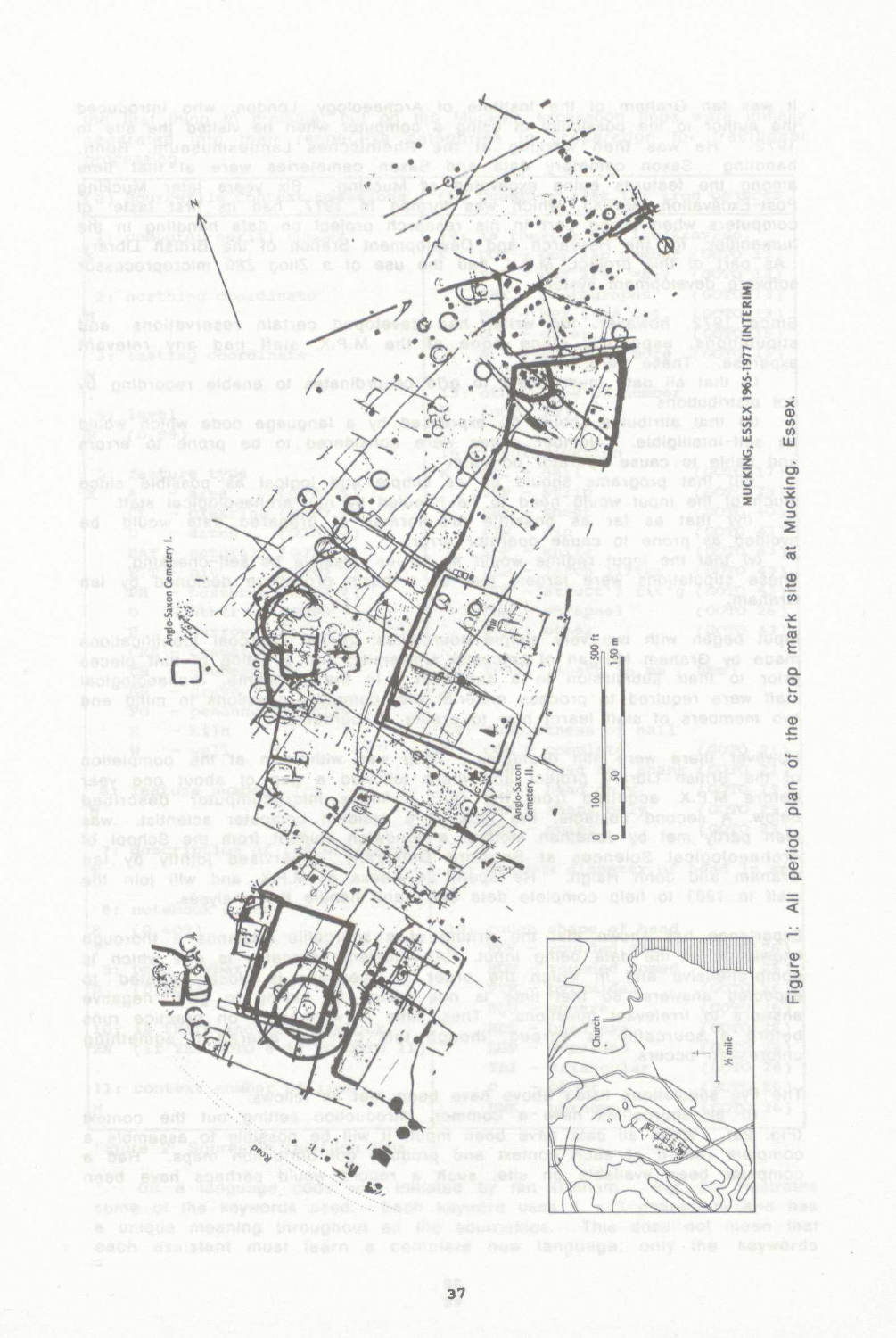It was Ian Graham of the Institute of Archaeology. London, who Introduced the author to the possibility of using a computer when he visited the site in 1972. He was then working at the Rheinisches Landesmuseum. Bonn, handling Saxon cemetery data and Saxon cemeteries were at that time among the features being excavated at Mucking. Six years later Mucking Post-Excavation (M.P.X.), which was formed in 1977, had its first taste of computers when taking part in his research project on data handling in the humanities, for the Research and Development Branch of the British Library. As part of this project. M.P.X. had the use of a Zilog Z80 microprocessor software development system.

Since 1972. however, the writer had developed certain reservations and stipulations, especially since none of the M.P.X. staff had any relevant expertise. These were:

(I) that ail data must relate to grid co-ordinates to enable recording by dot distributions

(li) that attributes should be expressed by a language code which would be self-intelligible. Number codes were considered to be prone to errors and liable to cause operator boredom

(Mi) that programs should be as simple and logical as possible since much of the Input would need to be handled by non-archaeologicai staff,

(Iv) that as far as possible pro formas of prepared data would be avoided as prone to cause operator errors.

(V) that the Input regime would as far as possible be self-checking. These stipulations were largely met by a basic procedure designed by Ian Graham.

Input began with two very simple sourcefiies: 20,000 charcoal Identifications made by Graham Morgan of Leicester University: and a listing of flint pieces prior to their submission to a specialist. in the meantime, archaeological staff were required to process material with computer questions In mind and two members of staff learnt how to create a sourcefiie.

However there were still obstacles. Zliog was withdrawn at the completion of the British Library project and there followed a gap of about one year before M.P.X. acquired from the DoE a Midas microcomputer described below, A second obstacle, the lack of a resident computer scientist, was then partly met by Jonathan Motfett. a sandwich student from the School of Archaeological Sciences at Bradford University, supervised jointly by Ian Graham and John Haigh. He spent 24 weeks at M.P.X. and will join the staff in 1981 to help complete data entry and handle the analyses.

Experience has shown that the writing of a sourcefiie demands a thorough knowledge of the data being input. An efficient sourcefile is one which is comprehensive and in which the order of questions Is closely related to expected answers, so that time Is not wasted by having to give negative answers to irrelevant questions. Thus, time is well spent on practice runs before a sourcefiie is agreed, though this can be altered if something unforeseen occurs.

The five stipulations listed above have been met as follows:

(1) ail sourcefiies have a common introduction setting out the context (Fig. 2a). When ail data have been Input, it will be possible to assemble a complete record of each context and produce dot ditribution maps. Had a computer been available on site, such a record would perhaps have been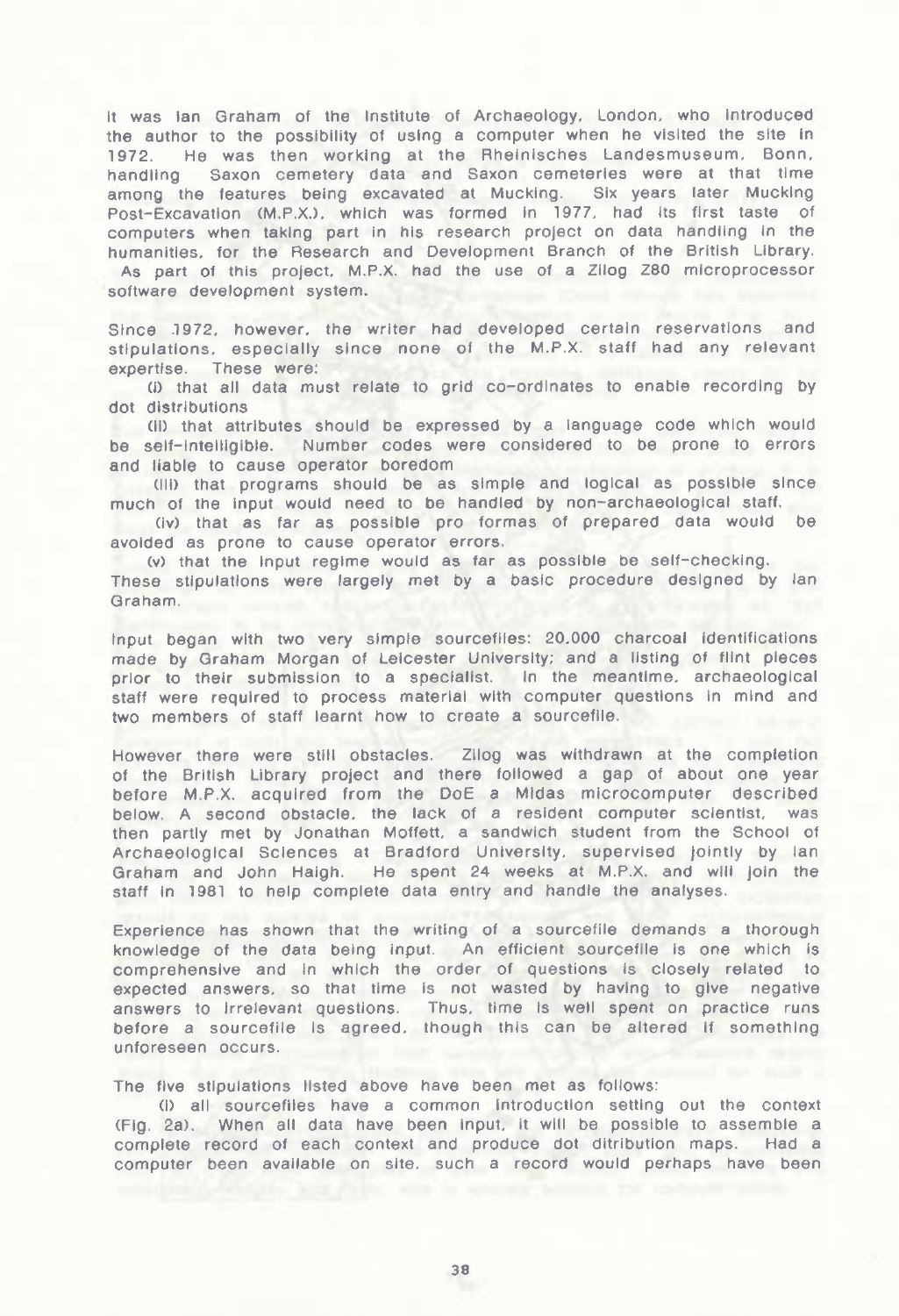the first thing to produce, but on the Mucking excavation finds were initially separated into their respective categories in preparation for traditional processing.

|        | (a) Sourcefile Context Questions                                                                                                                                                                                                                                                                                                                                                       |             | (b) Ouestion list for iron objects                                                                                                                                                                                                                                                                                                              |                                                                                                                                             |  |
|--------|----------------------------------------------------------------------------------------------------------------------------------------------------------------------------------------------------------------------------------------------------------------------------------------------------------------------------------------------------------------------------------------|-------------|-------------------------------------------------------------------------------------------------------------------------------------------------------------------------------------------------------------------------------------------------------------------------------------------------------------------------------------------------|---------------------------------------------------------------------------------------------------------------------------------------------|--|
|        | 1: computer serial number                                                                                                                                                                                                                                                                                                                                                              | K           | 14: is there a DoE lab/Xray/no.<br>DOE - DoE lab number (GOTO 13)<br>$XRA$ - DoE Xray =A:? (GOTO 13)                                                                                                                                                                                                                                            |                                                                                                                                             |  |
|        | 2: northing coordinate                                                                                                                                                                                                                                                                                                                                                                 |             | PHX - photographs<br>$MCT - MPX$ iron cat.<br>$- other$<br>$\circ$                                                                                                                                                                                                                                                                              | (COTO 13)<br>(GOTO 13)<br>(GOTO 15)                                                                                                         |  |
|        | 3: easting coordinate                                                                                                                                                                                                                                                                                                                                                                  |             | - no or no more (GOTO 16)<br>N                                                                                                                                                                                                                                                                                                                  |                                                                                                                                             |  |
|        | $4: \text{level}$                                                                                                                                                                                                                                                                                                                                                                      | ጥ           | 15: other type of number<br>(GOTO 14)                                                                                                                                                                                                                                                                                                           |                                                                                                                                             |  |
|        | R (0.99)                                                                                                                                                                                                                                                                                                                                                                               |             | 16: identification                                                                                                                                                                                                                                                                                                                              |                                                                                                                                             |  |
| K<br>N | 5: feature type<br>$A - area$<br>(GOTO 5)<br>$CL - Clearing (GOTO 5)$<br>(COTO 7)<br>- ditch<br>$\Box$<br>$NAT - natural (GOTO 7)$<br>(GOTO 7)<br>$PIT - pit$<br>- posthole (GOTO 7)<br>PH<br>(GOTO 7)<br>- other<br>$\circ$<br>$B - barrow$<br>$CRE - creation$<br>- grubenhaus<br>GH<br>GR<br>$-$ grave<br>PG - penannular gully<br>$-$ kiln<br>K<br>$W - well$<br>6: feature number | K<br>N<br>K | $NAI - nail$<br>$SRP - strip$<br>$SHE - sheet$<br>$PIN - pin$<br>$KNF - knife$<br>LLR - latch lifter<br>$STF - struct'1 fit'q (GOTO 43)$<br>$SHN - shrapnel$<br>$-$ other<br>$\circ$<br>17: total length in mm ( 5mm)<br>18: completness of nail<br>$COM - complete$<br>HSH - head and shank (GOTO 21)<br>$HED - head only$<br>SHK - shank only | (COTO 17)<br>(GOTO 33)<br>(GOTO 40)<br>(GOTO 43)<br>(GOTO 43)<br>(GOTO 43)<br>(GOTO 26)<br>(GOTO 43)<br>(GOTO 21)<br>(GOTO 19)<br>(GOTO 23) |  |
| ጥ      | 7: description of feature/layer                                                                                                                                                                                                                                                                                                                                                        |             | $PNT - point$<br>19: maximum diameter of head in mm                                                                                                                                                                                                                                                                                             | (COTO 23)                                                                                                                                   |  |
|        | 8: notebook number                                                                                                                                                                                                                                                                                                                                                                     | N           |                                                                                                                                                                                                                                                                                                                                                 |                                                                                                                                             |  |
|        | R (0,600)                                                                                                                                                                                                                                                                                                                                                                              | K           | 20: rough shape of head<br>$RDF$ - rounded flat                                                                                                                                                                                                                                                                                                 | (GOTO 26)                                                                                                                                   |  |
| R      | 9: page number<br>(0, 500)                                                                                                                                                                                                                                                                                                                                                             |             | $RDM$ - rounded domed<br>$PYR - pyramidal$<br>$SOU - square$                                                                                                                                                                                                                                                                                    | (GOTO 26)<br>(GOTO 26)<br>(GOTO 26)                                                                                                         |  |
|        | 10: is there another notebook<br>ZN (if YES GOTO 8 if NO GOTO 11)                                                                                                                                                                                                                                                                                                                      |             | $HDL - headless$<br>$LOP - lopsided$<br>$TRI - triangular$                                                                                                                                                                                                                                                                                      | (GOTO 26)<br>(COTO 26)<br>(GOTO 26)                                                                                                         |  |
| N      | 11: context number of iron                                                                                                                                                                                                                                                                                                                                                             |             | - other<br>$\circ$<br>$UNK$ _ unknown                                                                                                                                                                                                                                                                                                           | (GOTO 26)<br>(GOTO 26)                                                                                                                      |  |

Figure 2: Sourcefile Question lists

(II) a language code was Initiated by Ian Graham. Fig. 2b illustrates some of the keywords used. Each keyword uses 1 - 3 characters and has a unique meaning throughout all the sourceflles. This does not mean that each assistant must learn a complete new language; only the keywords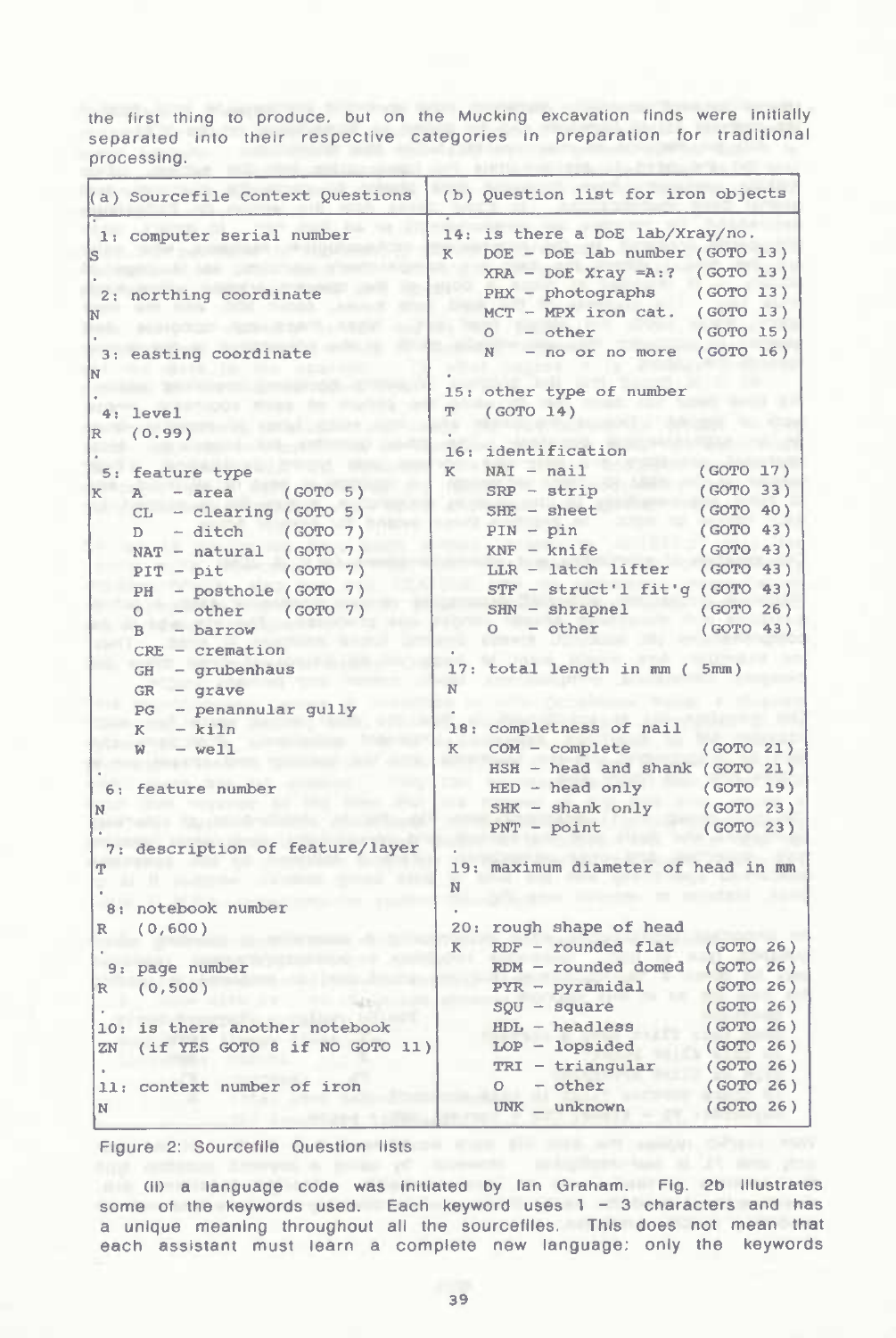related to each sourcefile on which they work. If any keyword is forgotten, the relevant list of keywords can be called up immediately on the VDU.

(iii) the decision to use keywords fulfills this stipulation.

(iv) the need to prepare data for input varies with the subject. Two outside specialists have produced data sheets or cards for charcoal and<br>animal bone identifications. In some cases data are written on finds bags In some cases data are written on finds bags beforehand, for instance the measurements of an iron nail. In others, finds are partly prepared by the appropriate archaeological assistant, who calls out the data. Where the data are comparatively complex, as in bags of pottery, it is intended to place a copy of the relevant printout within each finds bag. The contents of the field note books, about 300, and the field plans, about 5000. are simply read out. When these are complete and indexed by computer they will simplify much of the preparation of the textual side of the report.

(v) it is hoped that the problem of errors becoming fossilised within the data base has been met by using two people on each sourcefile. whose work Is signed. One is the caller who. with some types of material, must be an archaeological assistant. The other operates the keyboard. Most keyboard operators are part-time workers with typing experience. Both glance at the VDU to check accuracy. A logbook is kept of all input, and to avoid any possibility of loss due to malfunction, a new file is opened for each period of Input. In practice these extend for several hours.

The creation of sourcefiles and related problems (JPJC & JCM)

Following discussions with staff processing various classes of data, a list of questions with acceptable answer ranges was produced. The aim was to be comprehensive yet succinct, always bearing future analyses in mind. Thus, for example, one would want to know of an object of fired clay: its category; dimensions; completeness; fabric; colour; and perhaps weight.

The question list Is scrutinised to find the most direct route for each possible set of questions, bypassing irrelevant questions. Directions can then be programmed into the sourcefile, and the question and answer list is written onto the floppy disk.

The first group of <sup>11</sup> questions (see Fig. 2a) is standard to all Mucking sourcefiles and deals with the context: grid co-ordinates; level; layer; feature type; notebook and page references. This is followed by the questions concerned specifically with the kind of data being entered, whether it Is of finds, features or records (see Fig. 2b).

An important consideration when constructing a sourcefile Is deciding which question type to use. Questions requiring a presence/absence response may be given a Yes/No format, but this could lead to problems In reading the data file as In this example:

| Ouestion                                                  | Yes/No reply | Keyword reply |
|-----------------------------------------------------------|--------------|---------------|
| Does this flint have a cortex?                            |              | <b>CTX</b>    |
| Is this flint burnt?                                      | Y            | <b>BNT</b>    |
| Type of flint artefact?                                   | FL.          | FL            |
| Is there another flint in this context? N                 |              | N             |
| Keywords: FL = flake; $CTX = \text{cortex}$ ; BNT = burnt |              |               |

With Yes/No replies the data file here would read: Y <sup>Y</sup> FL N. Of the four only one FL is self-intelligible. However, by using a keyword question type the positive attributes are at least readable. Yes/No questions are, therefore, best used for basic divisions when directing questions and not for recording specific attributes.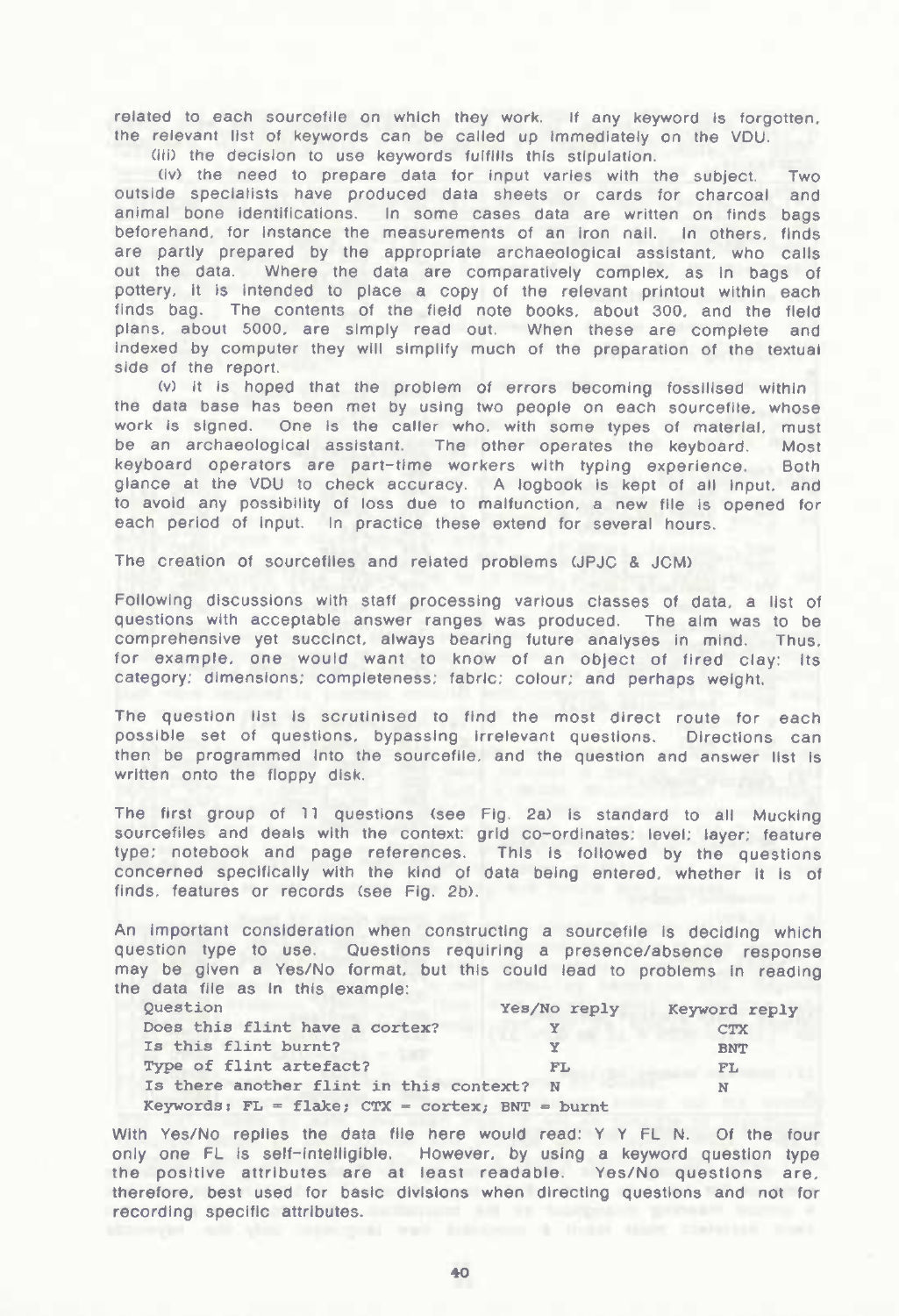A third type of question allows a free text reply. One such question Is included in each cycle of a sourceflle, since It Is impossible to foresee every attribute. Although a free text reply can be printed out in full, it is of no use for mechanical analysis, and so It is employed only as a last resort. If the same answer occurs often enough, a fresh keyword can be created.

Once the sourceflle is approved a manual is produced. This gives explicit instructions for each question. Working drawings are Included to ensure consistent answers for forms and types.

Data entry Is normally carried out by two people, of whom one Is the archaeological assistant handling a particular artefact. This assistant calls out the data to the operator. To what degree It Is already prepared depends on the material being input.

As entry proceeds, the caller can check the VDU screen for errors. If any occur, they can In most cases be corrected there and then. As each finds bag is computerised. It is endorsed with its unique computer number. A computer log is kept, recording the names of the sourceflles, how much entry has been completed, time spent and caller and operator names.

So far 14 sourcefiles have been written comprising: ARTEFACT files for animal bone, charcoal, fired clay, flint, iron, pottery (Prehistoric), pottery (Romano-British), slag and iron; FEATURE files for cemeteries (Anglo-Saxon) and cemeteries (Romano-British); RECORD files for notebooks, pians and pre-computer catalogues.

The M.P.X. microcomputer system (JCM)

This microcomputer system is described in MDA Occasional Paper 4 (Stewart 1981) but it has recently been modified. Table 1 gives a description of the system as it is at present. it is so arranged that each of the microprocessors controls one of the VDUs and one of the disk drives, so that in effect there are two systems. They can communicate with each other, but each disk requires all the files that are needed at any one time, unlike a dual disk system. This does have its disadvantages, in particular during program development, but it does mean, it Is hoped, that the rate of data-entry can be increased ultimately to twice that of the single system.

Table 1: M.P.X. microcomputer system description

<sup>16</sup> <sup>2</sup> Z80 microprocessors each with CP/M 1.4 operating **system** and 64Kbyte memory store 2 8" soft sectored, double density disk drives 2 VDUs with 24 80 character screens <sup>1</sup> Dot matrix printer Supply of floppy disks and the state of  $\mathcal{S}$  supply of  $\mathcal{S}$  supply disks Languages : PASCAL **FORTRAN** Intel 8080 Assembler language Z80 Assembler language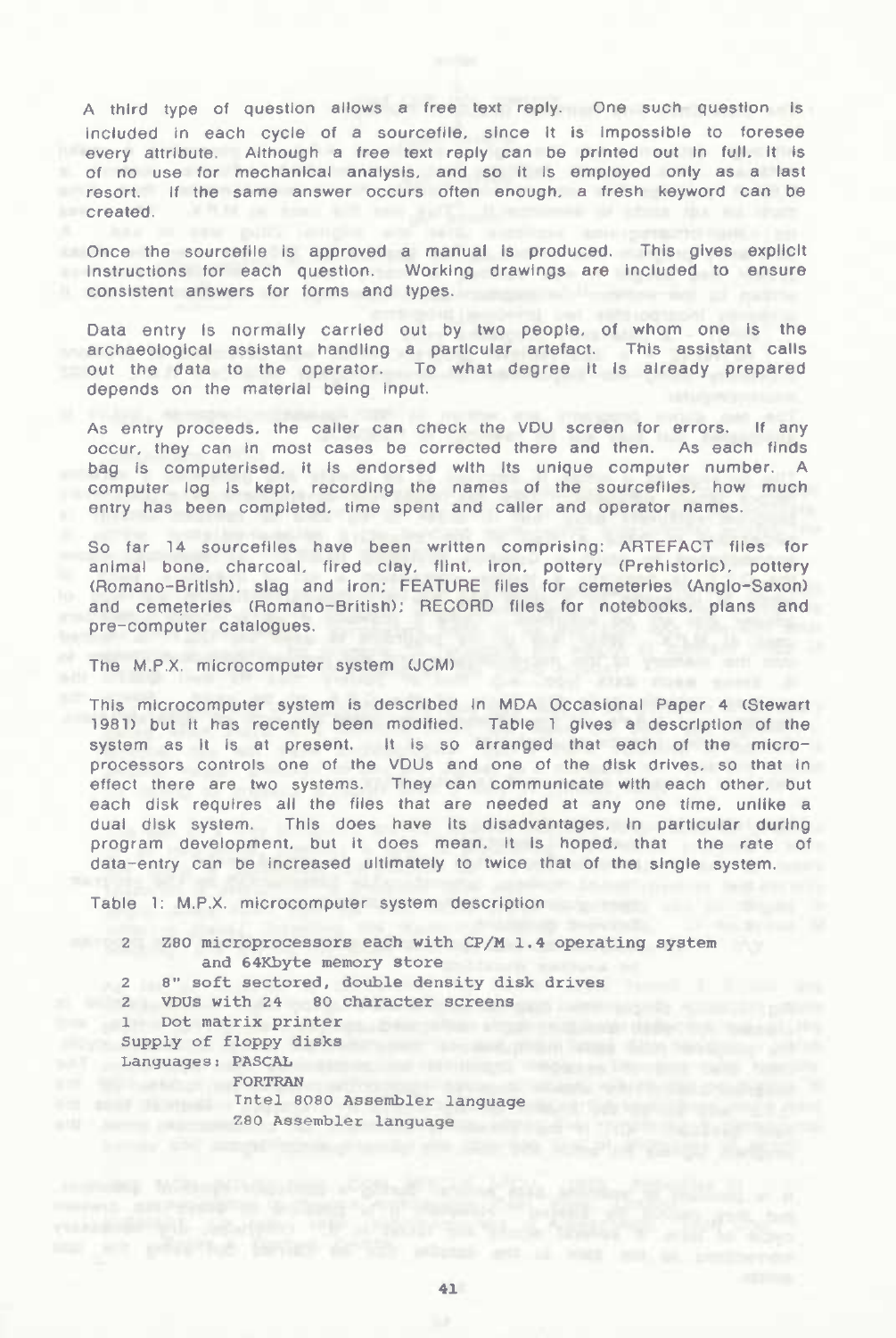## The Data-Entry And Retrieval (D.E.A.R.) Package

Although data-entry has the highest priority at M.P.X.. In generating a useful database data retrieval facilities are also required. Further, unless a D.E.A.R. package has already been written for a microcomputer then time must be set aside to develope it. This was the case at M.P.X.. There was no suite of programs available when the original Zliog was in use. A data-entry program was written by Ian Graham, in Z80, but when the Midas system was bought It was decided to modify this. A revised version was written by the author. Development of this package has continued so that it presently incorporates two principal programs:

INPUT - <sup>a</sup> data-entry program

RETRIEVE - a data-retrieval program, which was developed at Bradford<br>seeks valors the Department of Archaeological Science's R.M.L. 380Z University using the Department of Archaeological Science's R.M.L. microcomputer.

The two above programs are written In Z80 Assembler language, but it Is anticipated that they will be rewritten in PASCAL/Z.

The package as a whole is desgned to be flexible and generates a variable record length database. This has made the development of a data-entry program relatively easy, but In order to be able to retrieve data It is necessary to have a map of the structure of the datafile. This is accomplished by using a Question Sourcefile (Q.S.F.). As described above the Q.S.F. Is basically a textfile, comprising a list of questions, each of which is identified by a label and has a codeletter indicating the type of answer that will be accepted. Table 2 provides a list of those codeletters used at M.P.X. When any of the programs Is used the Q.S.F. Is loaded Into the memory of the microcomputer and the program continually refers to it Since each data type, e.g. flint or pottery, has its own Q.S.F. the program initially asks the name of the Q.S.F. to be used. Since the datafiles and Q.S.Fs. of the different data types are kept on separate disks, there is little chance of confusion.

**Table 2: Question types used in data-entry**

| Codeletter   | <b>Ouestion</b> type                                    |
|--------------|---------------------------------------------------------|
| N            | Numerical question                                      |
| $\mathbb{R}$ | Numerical question within a specified range             |
| S            | Serial number, automatically incremented by the program |
| T            | Text question, up to 255 characters                     |
| к            | Keyword question                                        |
| Y/Z          | Program control questions, used to redirect the program |
|              | to another question                                     |

Fig. 3 is a simple flow diagram of the INPUT program. A new datafile is created for each session, as a safeguard against disk writing errors, and the program then asks the questions from the Q.S.F. In a continuous cycle, until the 'end of session' signal (\$) Is entered at the keyboard. The program checks the answer received against the information it has from the Q.S.F. and stores the answer on the disk if it is correct. Then it asks the next question. Or, If the answer Is Incorrect, or contains an error, the program signals an error and asks the same question again.

It is possible to examine data entered during a particular cycle of questions. but they cannot be altered. However, it is possible to erase the present cycle of data, if several errors are found in it. Otherwise, any necessary corrections to the data In the dataflle can be carried out using the text editor.